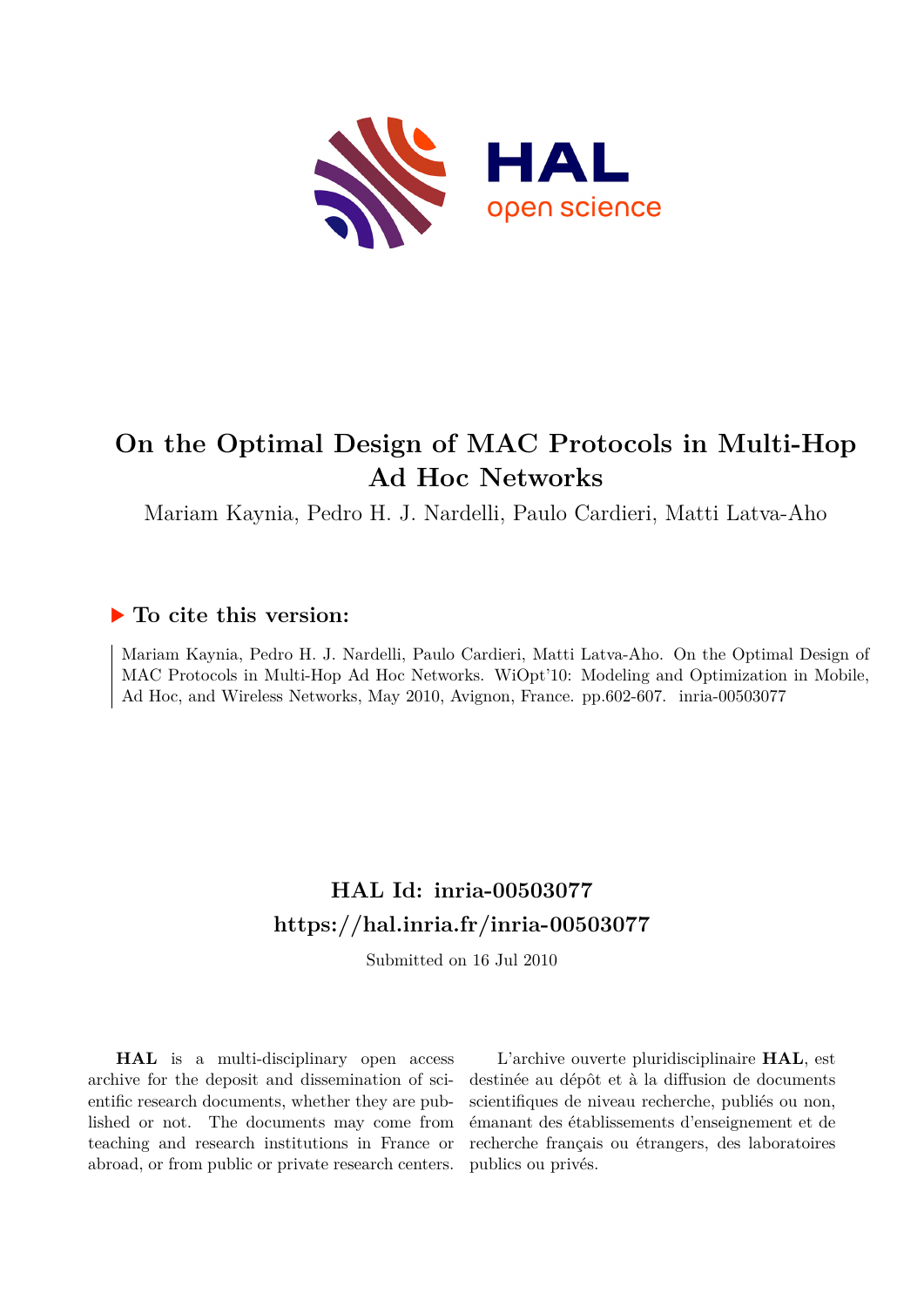# On the Optimal Design of MAC Protocols in Multi-Hop Ad Hoc Networks

Mariam Kaynia<sup>∗</sup>, Pedro H. J. Nardelli<sup>†‡</sup>, Paulo Cardieri<sup>‡</sup>, and Matti Latva-aho<sup>†</sup>

<sup>∗</sup>Dept. of Electronics and Telecommunications, Norwegian University of Science and Technology, Trondheim, Norway

†Centre for Wireless Communications, University of Oulu, Oulu, Finland

‡Wireless Technology Laboratory, University of Campinas, Campinas-SP, Brazil

Emails: kaynia@iet.ntnu.no, {nardelli, matla}@ee.oulu.fi, cardieri@decom.fee.unicamp.br

*Abstract***—In this paper, we present our results on the performance of MAC protocols in multi-hop wireless ad hoc networks in terms of the newly proposed metric "aggregate multi-hop information efficiency". This metric captures the impact of the traffic conditions, the quality of service requirements for rate and correct packet reception, the number of hops and distance between a sender and its destination, and the outage probability for packet transmissions. Our network model considers a wireless network where nodes are distributed according to a homogeneous 2-D Poisson point process. Packet are generated following a Poisson distribution, and are forwarded to their destinations through a variable number of hops. Approximate expressions are derived for the outage probability of the ALOHA and CSMA MAC protocols, and validated with simulations. Various modifications of these protocols are considered, and their performances are compared. Moreover, an analytical procedure is presented to optimally design the communication so the multi-hop information efficiency performance of the network can be maximized.**

#### I. INTRODUCTION

As the need for supporting many simultaneous point-topoint communication links in ad hoc networks is ever increasing, the more crucial it becomes to fully understand the behavior of such systems. Wireless ad hoc networks (such as military battle fields, emergency operations, and sensor networks) are particularly of interest, as they are self-configuring and can be rapidly formed and deployed from whatever nodes available. One of the main challenges in the design of ad hoc networks is how to manage the interference. A popular approach is the use of medium access control (MAC) protocols, where two of most commonly-used protocols are ALOHA and Carrier Sensing Multiple Access (CSMA). In this paper, we consider both of these protocols and investigate their performance in terms of *aggregate multi-hop information efficiency (AMIE)*.

AMIE was introduced in [1] to capture the impact of the spatial progress of information, as well as the quality of the communication links and the number of hops between a source and its destination. This metric is closely related to the *transmission capacity*, proposed by Weber *et al.* in [2] and defined as the product of the density of successful active links and their communication rate. The main difference between such metrics is that the latter evaluates the spatial spectral efficiency of single-hop ad hoc networks, while the former also evaluates the progress of the information through multihop links.

In all the above-mentioned works, only the slotted ALOHA protocol is assumed. This brings us to the natural extension to consider unslotted ALOHA and furthermore the CSMA protocol. In the recents works of [3]–[5], the authors analyze the performance of the ALOHA and CSMA MAC protocols in single-hop ad hoc networks in terms of *outage probability*. Outage probability is defined as the probability that a receiver is not able to decode a transmitted packet correctly after a given number of backoffs and retransmissions. The system model considered in [4], [5] resembles our model, with the difference that we also allow for multi-hop communication. As a consequence, our performance metric has been revised to track changes in more system parameters than the ones considered in the aforementioned works.

This paper serves as an extension to prior analysis performed on the performance of the ALOHA and CSMA protocols. The novelty of this work lies in three aspects: 1) The model is extended to involve multi-hop networks, allowing for arbitrary number of hops; 2) The metric used for analysis, namely AMIE, is an enhanced version of other metrics, in order to take into account traffic conditions, quality of service requirements, and the routing strategy of the multi-hop environment; and 3) Performance improvement is provided by optimal design the communication rate used by the links.

The remaining of this paper is organized as follows. In Section II, we present the system model used for the system analysis. Section III introduces and explains the AMIE performance metric. In Section IV, we explain the technique used for analysis and we derive approximate expressions for the outage probability of the various MAC protocols. Section V presents an analytical procedure to design the communication rate between the links in order to maximize the AMIE. The numerical results and related discussions are provided in Section VI, while Section VII concludes this paper.

#### II. SYSTEM MODEL

Our system model considers an ad hoc network where transmitter nodes are located on an infinite 2-D plane according to a homogeneous PPP with spatial density  $\lambda_s$  [nodes/m<sup>2</sup>]. Each transmitter has packets, of constant length  $T$ , arriving in time according to an independent 1-D PPP with density  $\lambda_{\text{nkt}}$ [packets/sec/node].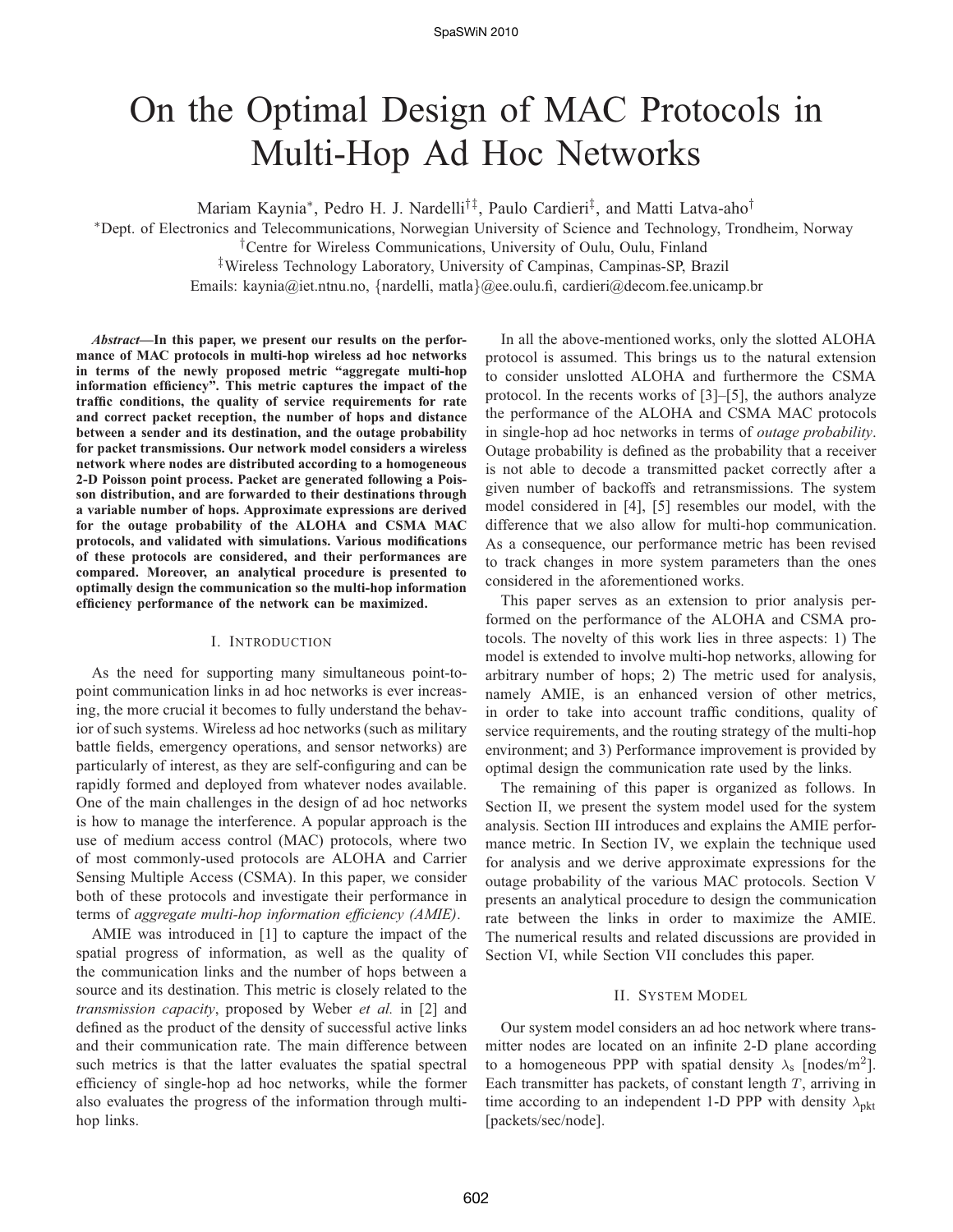Applying the same approach described in [3]–[5], we find spatial density  $\lambda$  [packets/m<sup>2</sup>] of generated packets in a given time period  $T$  as:

$$
\lambda = \lambda_s \times \lambda_{\text{pkt}} \times T. \tag{1}
$$

Upon the formation of each packet, it is transmitted with a constant power  $\rho$  to its receiver in the next hop, which is assumed to be positioned a distance  $d_{\rm sh}$  away. The multi-hop distance, i.e., the distance from each transmitter to its final destination, is denoted by  $d_{\text{mh}}$ . We assume that  $d_{\text{mh}}$  is fixed and that we have a perfect routing protocol (i.e. packets travel in a straight line from their sources to their destinations). Each packet goes through  $h$  hops to reach its destination.

For the channel model, only path loss attenuation effects (with exponent  $\alpha > 2$ ) are considered, i.e., additional channel effects such as shadowing and fast fading are ignored. Each receiver potentially sees interference from all transmitters, and these independent interference powers are added to the channel noise power  $\sigma^2$ , resulting in a signal to interference plus noise ratio (SINR) of:

$$
SINR = \frac{\rho d_{\rm sh}^{-\alpha}}{\sigma^2 + \sum_{i \in \mathcal{I}} \rho d_i^{-\alpha}},\tag{2}
$$

where  $\mathcal I$  is the random set of interferers on the network area,  $d_i$  is the distance between the *i*-th interferer and the reference receptor.

Assuming that packets are transmitted with a required rate  $\eta$ ,<sup>1</sup> and neglecting the thermal noise, the signal-to-interference ratio (SIR) threshold required for a packet to be received successfully,  $\beta_{\text{req}}$ , can be obtained by applying the Shannon's capacity formula [6], which yields

$$
\beta_{\text{req}} = 2^{\eta} - 1. \tag{3}
$$

Now, if the received SIR at each single hop falls below this required threshold  $\beta_{\text{req}}$  at any time during a packet transmission, the packet is received in error and must be retransmitted. The probability of this is denoted by  $P_{\text{error}}$ ;

$$
P_{\text{error}} = \Pr \left\{ \text{SIR} = \frac{d_{\text{sh}}^{-\alpha}}{\sum\limits_{i \in \mathcal{I}} d_i^{-\alpha}} \le \beta_{\text{req}} \right\}.
$$
 (4)

The packet transmissions occur according to either ALOHA or CSMA. In ALOHA, all packets are transmitted regardless of the channel conditions. In CSMA, on the other hand, the decision-making node (this would be the transmitter in  $CSMA_{TX}$  and the receiver in  $CSMA_{RX}$ ) senses the channel prior to transmission. If the measured SINR is above the sensing threshold  $\beta_{\text{sens}}$ , the packet transmission is initiated; otherwise, it is backed off. Due to space constraint, in this work we assume that  $\beta_{\text{sens}} = \beta_{\text{req}} = \beta$ . Each packet is given a maximum of M backoffs, before it is dropped. Since the objective of this work is not to evaluate the backoff scheme,

<sup>1</sup>Note that the rates  $\eta$  and  $\eta_{\rm sh}$  are different. Their mathematical relation will be stated in the sequel of this section.

but rather to analyze qualitatively what its impact is on the outage probability, we simply assume that the backoff times are random, uncorrelated, and exponentially distributed.

Once the transmission is initiated, but the packet is received in error, the receiver informs its transmitter of this, and the packet is retransmitted. Each packet has a maximum of N retransmission attempts in order to be received correctly. If this is not achieved after  $N$  retransmissions, the packet is dropped and counted to be in outage, contributing to the total outage probability  $P_{\text{out}}$ . The communication between the transmitter and its receiver is assumed to occur over an orthogonal control channel, and the delay introduced by the feedback is assumed to be insignificant compared to the packet length.

#### III. AGGREGATE MULTI-HOP INFORMATION EFFICIENCY

Aggregate multi-hop information efficiency (AMIE) was proposed in [1] and is our metric for evaluating the efficiency of packet progress in space, time, and frequency. The mathematical definition of AMIE, which is denoted by  $\epsilon$  and has units (bits $\cdot$ m)/(s $\cdot$ Hz $\cdot$ m<sup>2</sup>), is given by

$$
\epsilon = d_{\text{mh}} \times \eta_{\text{mh}} \times \lambda_{\text{suc}},\tag{5}
$$

where  $d_{\text{mh}}$  is the multi-hop distance, i.e., distance between the source and its destination node,  $\eta_{\text{mh}}$  is the multi-hop spectral efficiency, and  $\lambda_{\text{suc}}$  is the density of successful transmissions.

Intuitively, when an  $h$ -hop link is considered, where

$$
h = \frac{d_{\text{mh}}}{d_{\text{sh}}},\tag{6}
$$

a packet requires  $h$  times as many channel uses as a singlehop link to reach its destination. This means that the overall spectral efficiency  $\eta_{\text{mh}}$  of a multi-hop link can be computed as

$$
\eta_{\rm mh} = \frac{\eta_{\rm sh}}{h},\tag{7}
$$

where  $\eta_{\rm sh}$  is the single-hop spectral efficiency, defined as the required rate  $\eta$  divided by the average number of transmissions that attempt to access the channel. To simplify the analysis, we assume independence between the hops so the density of successful multi-hop links  $\lambda_{\text{suc}}$  can be evaluated as

$$
\lambda_{\text{succ}} = \lambda \times (1 - P_{\text{out}})^h. \tag{8}
$$

Now, inserting Eqs. (6), (7), and (8) into Eq. (5), the AMIE formulation can be rewritten as

$$
\epsilon = d_{\rm sh} \times \eta_{\rm sh} \times \lambda \times (1 - P_{\rm out})^h. \tag{9}
$$

As the only unknown parameter in our AMIE metric is  $P_{\text{out}}$ , we devote the following section to explaining the method used for the analysis and the derived results, as given in [5].

#### IV. OUTAGE PROBABILITY ANALYSIS

In order to derive the outage probability of ALOHA, we apply the concept of *guard zones* [7]. Define s to be the distance between the receiver under observation,  $RX_0$ , and its closest interfering transmitter that causes the SINR to fall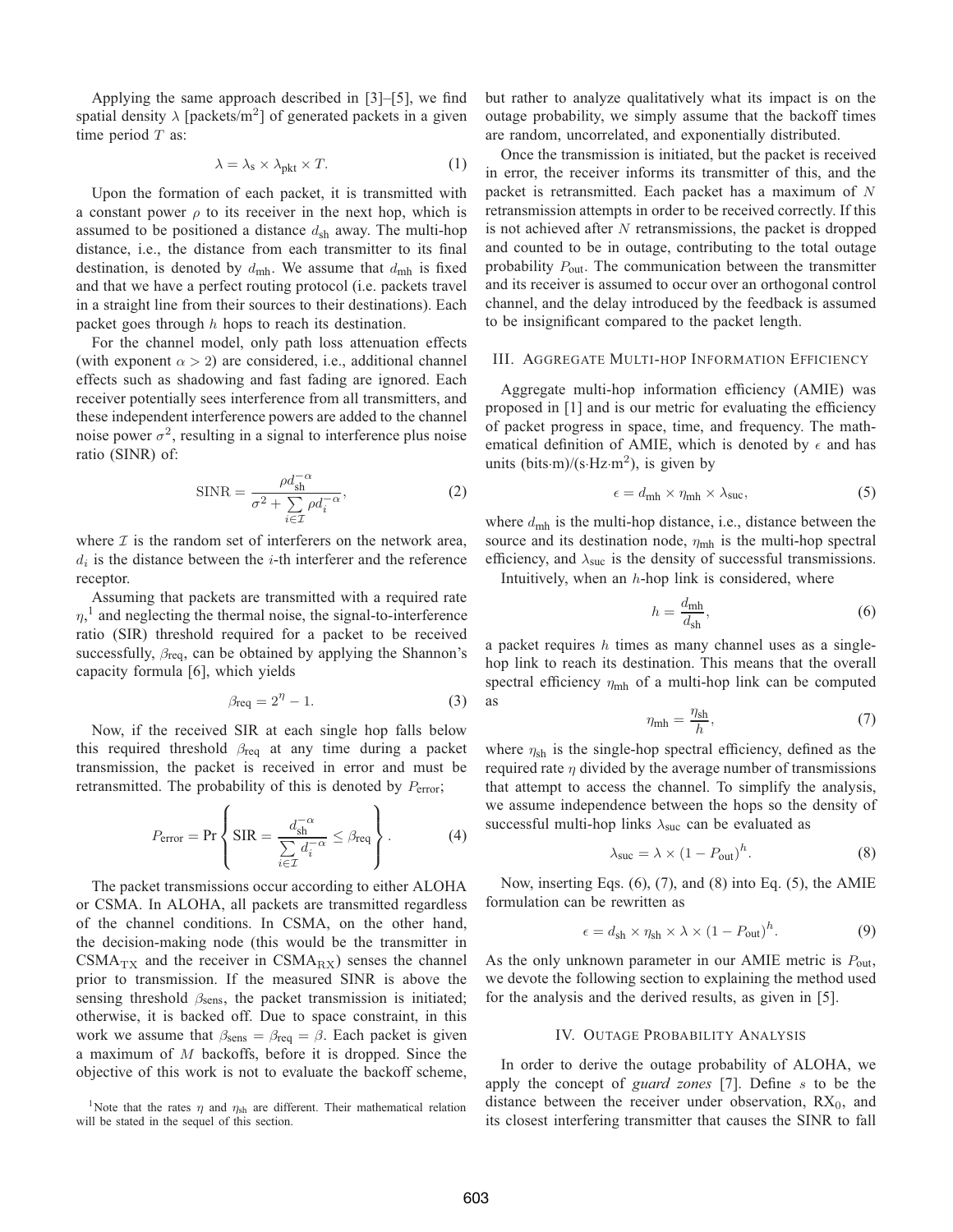just below the threshold  $\beta$ . By manipulation of the SINR where  $P_{\text{rt}}$  is the solution to: expression,  $s$  is derived to be:

$$
s = \left(\frac{d_{\rm sh}^{-\alpha}}{\beta} - \frac{\sigma^2}{\rho}\right)^{-\frac{1}{\alpha}}.\tag{10}
$$

Consider a circle of radius  $s$  around  $RX_0$ , and denote this by  $B(RX_0, s)$ . There are two events that can cause error in the received packet of  $RX_0$ ; (1) If the accumulation of powers from all the interferers *outside*  $B(RX_0, s)$  results in the SINR at RX<sub>0</sub> to fall below the threshold  $\beta$ , and (2) if at least one active transmitter, other than  $RX_0$ 's own transmitter,  $TX_0$ , falls inside  $B(RX_0, s)$  at any time during the packet transmission. The latter event yields a *lower bound* to the outage probability [2], which is shown to be tight around the actual outage probability. Hence, we only focus on this bound in our analysis.

#### *A. ALOHA Protocol*

In order to find the outage probability of ALOHA, we first need to find the density of interferers at each time instant. Allowing for retransmissions is equivalent to increasing the number of packets that attempt to access the channel. Since the waiting times are random and uncorrelated, we can neglect the correlation between the amount of interference detected in each retransmission attempt. Given that the probability of a packet being retransmitted in ALOHA is  $P_{rt}$ , we have that the density of active interferers is

$$
\lambda_{\text{aloha}}(P_{\text{rt}}) = \lambda (1 + P_{\text{rt}} + P_{\text{rt}}^2 + \dots + P_{\text{rt}}^N) = \lambda \frac{1 - P_{\text{rt}}^{N+1}}{1 - P_{\text{rt}}}.
$$
 (11)

*1) Slotted ALOHA:* In *slotted* ALOHA, transmitters can only start their transmissions at the beginning of the next time slot after each packet has been formed. Such slotting of time improves the performance, as it removes the problem of partial overlap of packets. However, this is achieved at the expense of a need for synchronization. Using the expression for outage probability in a PPP environment,  $P_{out} = 1$  $e^{-\mathbb{E}[\# \text{ of } \text{interferers}]}$ , we reach the following theorem.

*Theorem 1:* The outage probability of slotted ALOHA can be approximated by  $\tilde{P}_{out}$ (Slotted ALOHA)  $\approx P_{rt}^{N+1}$ , where  $P_{rt}$  is the solution to:

$$
P_{\rm rt} = 1 - e^{-\lambda \frac{1 - P_{\rm rt}^{N+1}}{1 - P_{\rm rt}} \pi s^2}.
$$
 (12)

The proof of this theorem, as well as the following ones, can be found in [5].

*2) Unslotted ALOHA:* In *unslotted* ALOHA, communication is continuous in time, meaning that packets are transmitted as soon as they are formed. Continuous-time protocols are particularly of interest in systems that have no synchronization abilities. The outage probability of unslotted ALOHA is stated in the following theorem.

*Theorem 2:* The outage probability of unslotted ALOHA can be approximated by  $\tilde{P}_{out}$ (Unslotted ALOHA)  $\approx P_{rt}^{N+1}$ ,

$$
P_{\rm rt} = 1 - e^{-2\lambda \frac{1 - P_{\rm rt}^{N+1}}{1 - P_{\rm rt}} \pi s^2}.
$$
 (13)

#### *B. CSMA Protocol*

The CSMA protocol improves the performance of ALOHA as it allows the nodes to sense their channel prior to each transmission. If the measured or estimated received SINR at the start of the packet is greater than  $\beta$  as given by Eq. (3), the transmission is initiated immediately. Otherwise, it is backed off a random time. The probability of this is denoted by  $P<sub>b</sub>$ . If the packet transmission is initiated, it has a probability  $P_{rt}$  to be received in error and thus be retransmitted. Based on this and also assuming independence between the backed off packets, we have that the density of packets attempting to access the channel is

$$
\lambda_{\text{CSma}}(P_{\text{b}}, P_{\text{during}}) \n= \begin{cases}\n\lambda \sum_{m=0}^{M-1} P_{\text{b}}^{m} & \text{; for } N = 0 \\
\lambda \left[ \sum_{m=0}^{M-1} P_{\text{b}}^{m} + (1 - P_{\text{b}}^{M}) P_{\text{during}} \sum_{n=0}^{N-1} P_{\text{rt}}^{n} \right] & \text{; for } N > 0\n\end{cases} \n= \lambda \left[ \frac{1 - P_{\text{b}}^{M}}{1 - P_{\text{b}}} + (1 - P_{\text{b}}^{M}) P_{\text{during}} \frac{1 - P_{\text{rt}}^{N}}{1 - P_{\text{rt}}}\right],
$$
\n(14)

where  $P_{\text{during}}$  is the probability that the packet goes in outage during its transmission, and  $P_{\text{rt}}$  is given by:  $P_{\text{rt}} = P_{\text{rx}} + (1 P_{\text{rx}}$ ) $P_{\text{during}}$ , with  $P_{\text{rx}}$  being the probability that the packet is in outage at the start of the packet once its decides to initiate transmission.

The total outage probability of CSMA can be expressed as

$$
P_{\text{out}}(\text{CSMA}) = P_{\text{b}}^{M} + (1 - P_{\text{b}}^{M}) \left[ P_{\text{b}} + (1 - P_{\text{b}}) P_{\text{during}} \right]^{N}
$$

$$
\left[ P_{\text{rx}|\text{transmit}} + (1 - P_{\text{rx}|\text{transmit}}) P_{\text{during}} \right], (15)
$$

where  $P_{\text{rx}|\text{transmit}}$  is the probability that the receiver is in outage at its first transmission attempt.

1) CSMA with Transmitter Sensing: In CSMA<sub>TX</sub>, the *transmitter* senses the channel upon arrival, estimates the SINR at its receiver, and thereby makes the backoff decision.  $CSMA_{TX}$  is the conventional CSMA protocol, and its outage probability is stated in the following theorem.

*Theorem 3:* The outage probability of  $CSMA_{TX}$  is given by Eq.  $(15)$ , where

•  $P_b \approx \tilde{P}_b$  is the approximate backoff probability, and is found as the solution to

$$
\tilde{P}_{\mathbf{b}} = 1 - e^{-\lambda \left(1 - \tilde{P}_{\mathbf{b}}^{M} + (1 - \tilde{P}_{\mathbf{b}}^{M})\tilde{P}_{\text{during}} \frac{1 - \tilde{P}_{\text{rt}}^{N}}{1 - \tilde{P}_{\text{rt}}}\right)\pi s^{2}}, \quad (16)
$$

where  $P_{\text{rt}} = P_{\text{b}} + (1 - P_{\text{b}}) P_{\text{during}}^{\text{TX}}$ .

•  $P_{\text{during}} \approx \tilde{P}_{\text{during}}^{\text{TX}}$  is the approximate probability that an activated packet is received erroneously some time during its transmission and must thus be retransmitted;

$$
\tilde{P}_{\text{during}}^{\text{TX}} = 1 - e^{-\int_{s-d_{\text{sh}}}^{s} \lambda_{\text{CSma}} \left[2\pi - 2\cos^{-1}\left(\frac{r^2 + d_{\text{sh}}^2 - s^2}{2d_{\text{sh}}r}\right)\right] r dr},
$$

•  $\tilde{P}_{rx|transmit}$  is the approximate probability that the receiver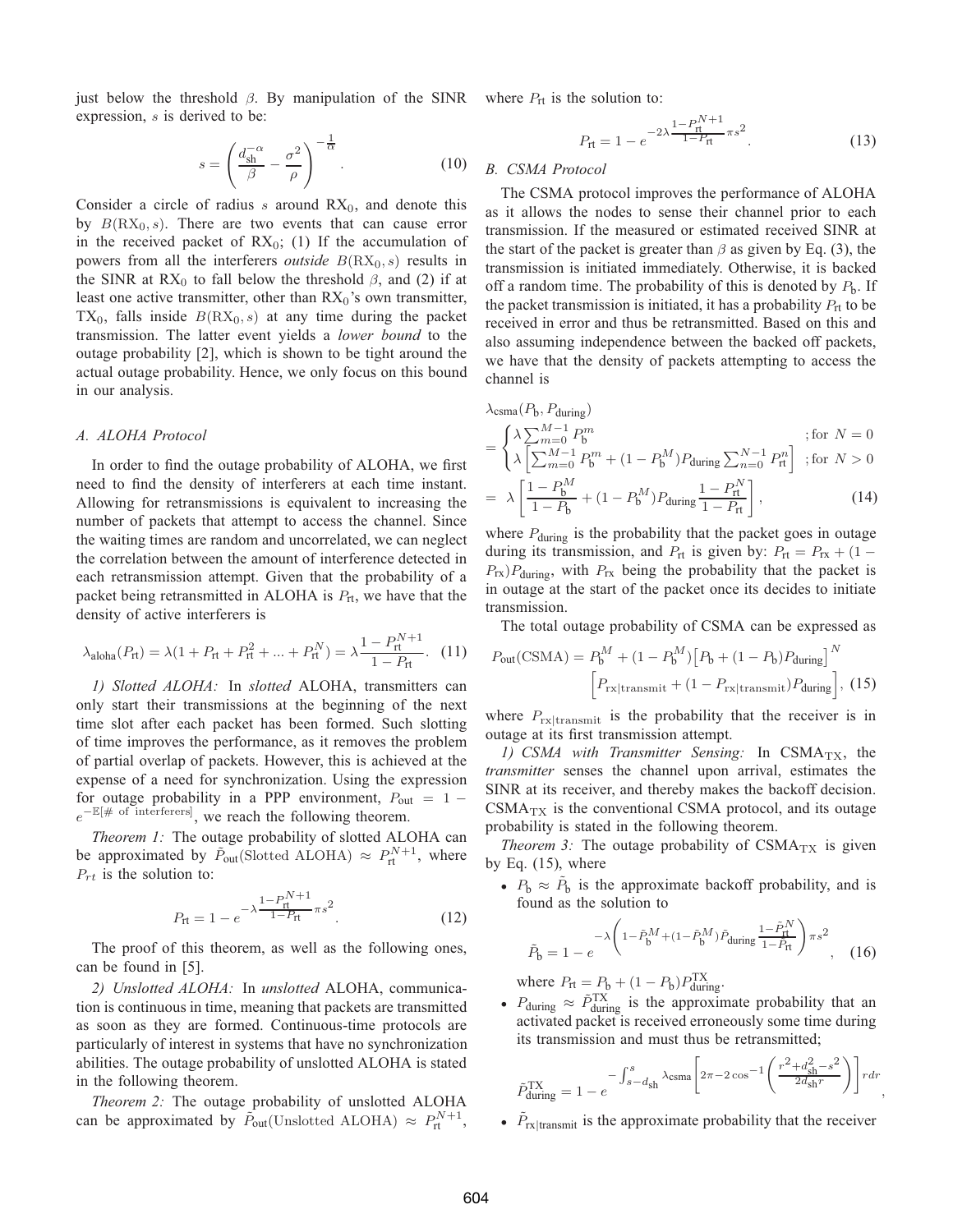is in outage at the start of the packet at the first transmission attempt, given its transmitter has decided to transmit;

$$
\tilde{P}_{\text{rx}|\text{transmit}} = \tilde{P}_{\text{b}} \left[ 1 - \frac{1}{\pi s^2} \left( 2s^2 \cos^{-1} \left( \frac{d_{\text{sh}}}{2s} \right) - d_{\text{sh}} s \sqrt{1 - \frac{d_{\text{sh}}^2}{4s^2}} \right) \right]
$$

2) CSMA with Receiver Sensing: CSMA<sub>RX</sub> is the modified version of the conventional CSMA protocol, and was proposed in [3]. In this protocol, the *receiver* senses the channel at the start of each packet and informs its transmitter over an orthogonal control channel whether or not to back off. The simple feedback channel added in  $CSMA_{RX}$  was shown to provide considerable performance gain. The outage probability of  $CSMA_{RX}$  is given by the following theorem.

*Theorem 4:* The outage probability of CSMA<sub>RX</sub> is given by Eq.  $(15)$ , where

- $P_b \approx \tilde{P}_b$  is the approximate backoff probability, found as the solution to Eq. (16);  $P_{rx|transmit} = 0$ ; and
- $P_{\text{during}} \approx \tilde{P}_{\text{during}}^{\text{RX}}$  is the approximate probability that an activated packet is received erroneously some time during its transmission and must thus be retransmitted;

$$
\tilde{P}_{\text{during}}^{\text{RX}} = 1 - e^{\left(-\int_{s-d_{\text{sh}}}^{s} \int_{\gamma(r)}^{2\pi - \gamma(r)} \lambda_{\text{CSma}} P(\text{active}|r, \phi)r \ d\phi dr\right)},
$$

where  $\lambda_{\text{csma}}$  is given by Eq. (14), and

$$
P(\text{active}|d, \phi) = 1 - \frac{1}{\pi} \cos^{-1} \left( \frac{r^2 + 2d_{\text{sh}}^2 - s^2 - 2d_{\text{sh}}r \cos \phi}{2d_{\text{sh}}\sqrt{r^2 + d_{\text{sh}}^2 - 2d_{\text{sh}}r \cos \phi}} \right)
$$

$$
\nu(r) = \cos^{-1} \left( \frac{r^2 + 2d_{\text{sh}}s - s^2}{2d_{\text{sh}}r} \right). \tag{17}
$$

#### V. OPTIMAL OPERATING POINT OF AMIE

The AMIE of the ALOHA and CSMA protocols, given by Eq. (9), is dependent on several system parameters, namely  $d_{\rm sh}$ ,  $\eta_{\rm sh}$ , M and N.<sup>2</sup> Hence, in order to achieve optimal performance of a multi-hop ad hoc network, we must optimize AMIE with respect to all these system parameters. Due to the space limitation, we only present in this paper a simple analytical procedure to optimize the AMIE of the network in terms of the required rate  $\eta_{\rm sh}$ .

Following the classical approach, the global maximum of a convex function can be obtained by first derivative test. In our interesting case,

$$
\left. \frac{\partial \epsilon}{\partial \eta_{\rm sh}} \right|_{\eta_{\rm sh} = \eta^*} = 0, \tag{18}
$$

where  $\eta^*$  is the required rate that optimizes  $\epsilon$ .

#### VI. NUMERICAL RESULTS

In this section, we evaluate the AMIE, given by (9), for the ALOHA and CSMA protocols described in Section IV. The numerical results are obtained for the following configuration:

<sup>2</sup>It is worth to notice that  $\lambda$  is not a design parameter, but rather it is a network characteristic.



Fig. 1: Analytical and simulated AMIE  $(\epsilon)$  versus the packet density  $\lambda$ , considering  $N = 0$ ,  $\eta = 1$  bit/s·Hz,  $\alpha = 4$ ,  $d_{\rm sh} = 1$ m, and  $d_{\text{mh}} = 1$  m for slotted and unslotted ALOHA.

multi-hop distance  $d_{\text{mh}} = 1$  meter, packet duration  $T = 10$ seconds, and path-loss exponent  $\alpha = 4$ . In the following subsections, we first consider the slotted and unslotted ALOHA protocols, before we continue to evaluating  $CSMA_{TX}$  and  $CSMA_{RX}$ . In addition, due to the length limitation of the paper, we consider in this analysis  $N = 0$  and  $M = 1$ .

#### *A. ALOHA protocol*

Fig. 1 presents a comparison between the actual values of  $\epsilon$ , obtained by Monte-Carlo simulations, and their analytical upper bound for the ALOHA protocol. It is easy to see that such an upper bound can be used as a good approximation for lower densities, while it performs poorly as  $\lambda$  increases. By construction of the lower bound on the outage probability, the events where the aggregate power of the non-dominant interferers can lead to an erroneous packet reception are not considered. Thus, when the density of interferers increases, such events become more frequent and, consequently, the lower bound to the outage probability becomes looser. This explains the behavior of the upper bound on the aggregate multi-hop information efficiency. Nevertheless, it is worth to point out that, in real networks, the quality requirements normally impose low outage probabilities, corresponding to lower densities, where our derived bounds are tight.

Fig. 1 also shows that there exists a density  $\lambda$  that optimizes  $\epsilon$ . Intuitively, increasing the packet density, more information will be transmitted throughout the network, which increases  $\epsilon$ . On the other hand, this  $\lambda$  increase leads to more interference, increasing the probability of outage events. This optimal value of  $\epsilon$  reflects the best trade-off between these aspects.

Moreover, we observe that slotted ALOHA always outperforms its unslotted version. This fact indicates the advantage of having synchronous transmissions in ALOHA networks (if the system has synchronization abilities).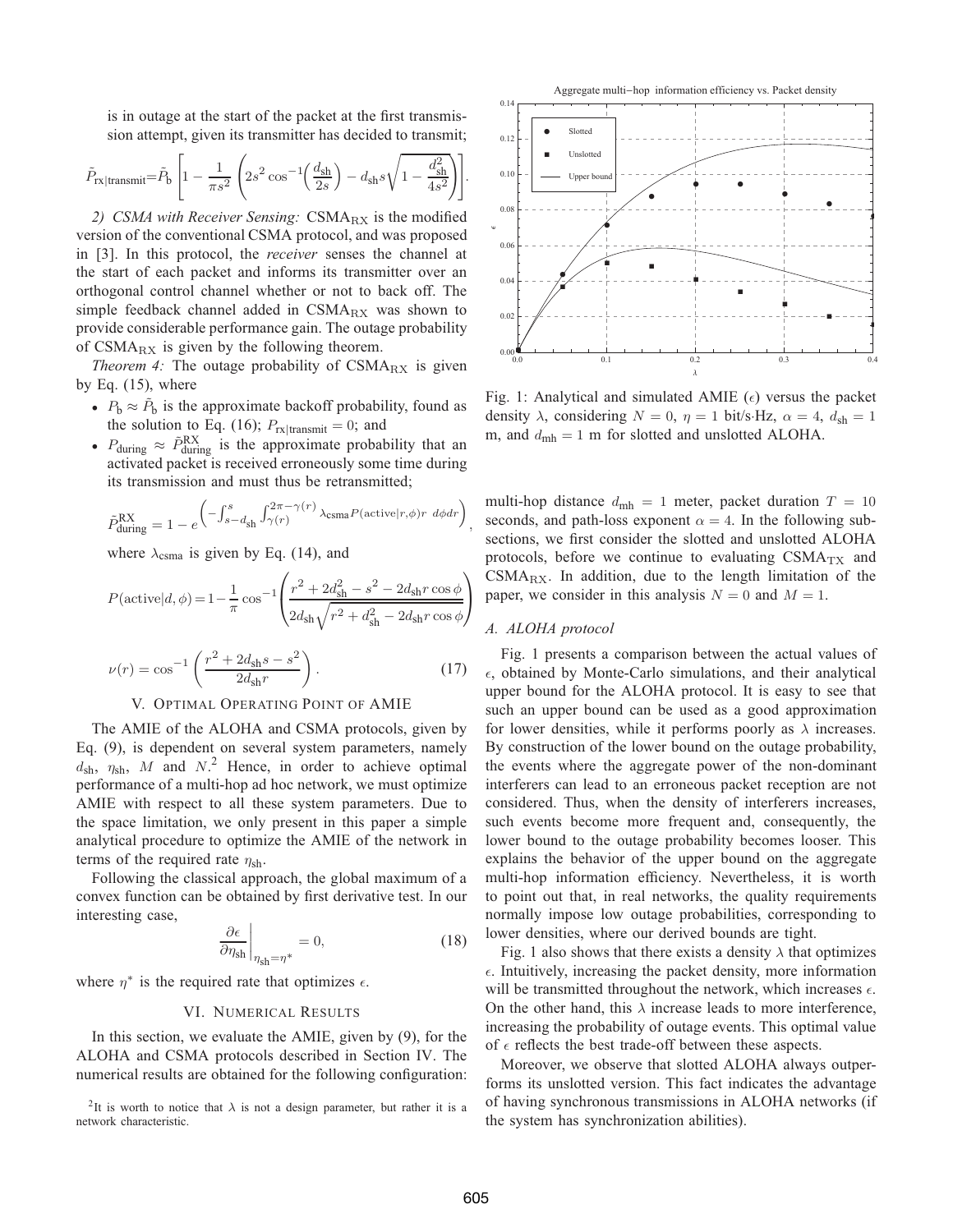

Fig. 2: AMIE ( $\epsilon$ ) of slotted ALOHA (upper bound) as a function of the required communication rate  $\eta$  considering  $N = 0$ ,  $\alpha = 4$ ,  $d_{\rm sh} = 1$  m, and  $d_{\rm mh} = 1$  m for different  $\lambda$ .



Fig. 3: AMIE  $(\epsilon)$  of slotted ALOHA as a function of the number of hops h considering  $N = 0$ ,  $\beta = 1$ ,  $\alpha = 4$ , and  $d_{\text{mh}} = 1$  for different  $\lambda$ .

Fig. 2 illustrates how  $\epsilon$  varies as a function of the required rate  $\eta$  for slotted ALOHA<sup>3</sup>. The increase in  $\eta$  has a twofold effect in the network. On one side, using a higher  $\eta$ , the efficiency of the links directly increases. On the other side, as  $\eta$  increases, so does the SIR threshold  $\beta$ , which implies a higher outage probability. The results reveals that, regardless the packet density considered, there is a rate  $\eta^*$  that maximizes  $\epsilon$ , reflecting the best tradeoff between interference robustness and the link spectral efficiency. This  $\eta^*$  can be obtained using the procedure described in the previous section.



Fig. 4: Analytical and simulated AMIE  $(\epsilon)$  versus the packet density  $\lambda$ , considering  $N = 0$ ,  $M = 1$ ,  $\beta = 1$ ,  $\eta = 1$  bit/s·Hz,  $\alpha = 4$ ,  $d_{\rm sh} = 1$  m, and  $d_{\rm mh} = 1$  m for CSMA<sub>RX</sub> and CSMA<sub>TX</sub>.

Furthermore, Fig. 2 reveals that there is a relation between the best operational point of  $\eta$  and the packet density  $\lambda$ . As  $\lambda$  increases, the required rate  $\eta$  that maximizes the aggregate multi-hop information efficiency decreases. This fact indicates that in networks with higher interference levels (high values of  $\lambda$ ), the transmission rate  $\eta$  must be lower to guarantee a reliable communication. This result points out the dependence on the activity and the interference robustness to optimize the performance of the network.

Finally, Fig. 3 presents the aggregate multi-hop information efficiency as a function of the number of hops  $h$ . Considering a fixed multi-hop distance  $d_{\text{mh}}$ , we vary the fixed single-hop distance  $d_{\rm sh}$  to control h. If a small  $d_{\rm sh}$  is considered, the multihop link will be composed of several more robust single-hop links due to the distance-dependent path-loss. However, as the number of hops increases, the activity of the network also increases. Our results show that the degradation of the network performance due to the higher activity is the preponderant factor in the multi-hop aggregate information efficiency of the network regardless of the packet density  $\lambda$ .

#### *B. CSMA protocol*

Fig. 4 shows the actual values and the analytical approximation of AMIE as a function of the packet density for the CSMA<sub>TX</sub> and CSMA<sub>RX</sub> protocols. We observe that the analytical formulas yield a good approximation to the simulation values of  $\epsilon$ , except for high densities. Clearly, increasing  $\lambda$  also increases the outage probability. However, due to the contention nature of the CSMA protocol, the network area will be composed of silent zones where some links can successfully transmit their packets. For this reason, the aggregate throughput and the AMIE of the network tends to a saturation value, i.e.,  $\lim_{\lambda \to \infty} \epsilon = c$ . This behavior can be seen for the simulation points, while the analytical approximations

<sup>&</sup>lt;sup>3</sup>Similar behavior is seen for unslotted ALOHA, although with lower  $\epsilon$ .